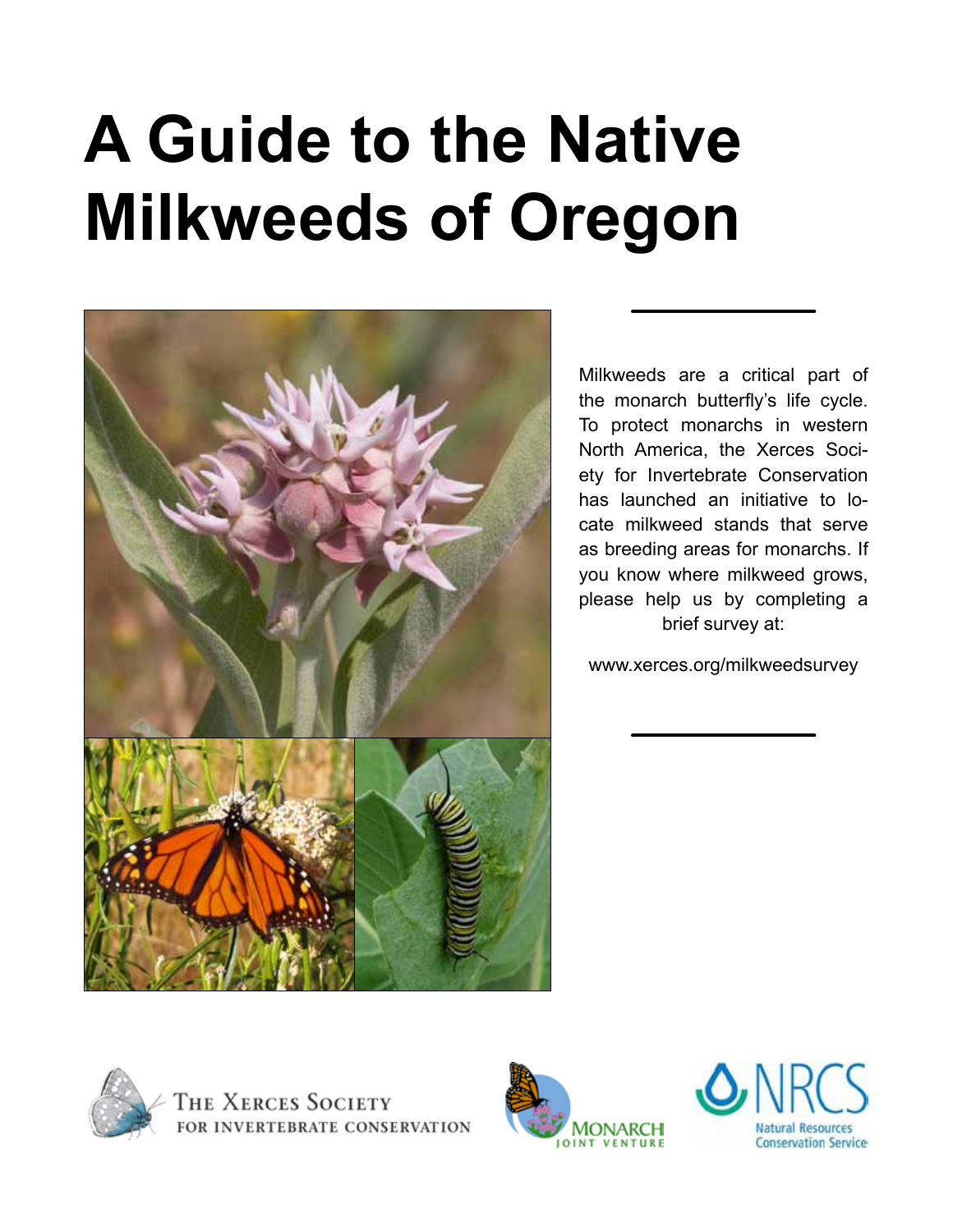### **Introduction**

This guide was created to support a web-based survey developed to gather information about milkweed stands in the western states that potentially serve as important monarch breeding areas. If you would like to contribute to our understanding of the migration and breeding dynamics of the western monarch by submitting information about milkweed occurrences in your region, you can complete the survey on the Xerces Society's website, at www.xerces.org/milkweedsurvey.

Five species of milkweed are native to Oregon. This guide includes profiles of the four most common species, all of which are used as a larval host plant by the monarch butterfly.

*Asclepias cordifolia* (purple milkweed, heartleaf milkweed) *Asclepias cryptoceras* ssp. *davisii* (Davis' milkweed) *Asclepias fascicularis* (narrow-leaved milkweed) *Asclepias speciosa* (showy milkweed)

A profile of each of these species includes descriptions of flowers, leaves, and seed pods, accompanied by photos and distribution maps. Supporting these profiles is a simple guide to identifying milkweeds based on their distinctive flowers and fruits.

A fifth native species, serpentine milkweed (*Asclepias solanoana*) is known to grow on serpentine outcrops of the Siskiyou Mountains in southern Oregon. Although the species has not been documented in the state by a voucher herbarium specimen, there are anecdotal observations of it. As its common name implies, this milkweed grows exclusively on serpentine soils. You can view photos of *A. solanoana* on Cal-Photos (http://calphotos.berkeley.edu/flora/).

In addition to these native species, we have included a profile of *Asclepias curassavica* (tropical milkweed), a nonnative species that is becoming established in some states. Although it is not yet established in Oregon, by looking for it now, we may be able to get an early warning of its arrival in this state.

To document the distribution of available monarch breeding habitat, it is not necessary to distinguish one milkweed species from another. However, if there is a need to collect seed from or monitor populations of any particular milkweed species in the future, it will be useful to have information on the distribution of individual species.

This survey is being conducted by the Xerces Society for Invertebrate Conservation. The Society's milkweed conservation work is supported by the Monarch Joint Venture and the USDA Natural Resources Conservation Service.

#### © 2012 by The Xerces Society for Invertebrate Conservation



THE XERCES SOCIETY FOR INVERTEBRATE CONSERVATION

The Xerces Society for Invertebrate Conservation is a nonprofit organization that protects wildlife through the conservation of invertebrates and their habitat. Established in 1971, the Society is at the forefront of invertebrate protection worldwide, harnessing the knowledge of scientists and the enthusiasm of citizens to implement conservation programs. The Society uses advocacy, education, and applied research to promote invertebrate conservation.

> **The Xerces Society for Invertebrate Conservation 628 NE Broadway, Suite 200, Portland, OR 97232 Tel (855) 232-6639 Fax (503) 233-6794 www.xerces.org**

Regional offices in California, Minnesota, Michigan, North Carolina, and New Jersey.

#### **Acknowledgements**

Our thanks go to Priya Shahani, coordinator of the Monarch Joint Venture, and Karen Oberhauser of the University of Minnesota for their advice and guidance with preparing the survey and milkweed guides. Guide prepared by Brianna Borders. Editing and layout by Matthew Shepherd.

#### **Cover photos**

Top: showy milkweed (*Asclepias speciosa*), © Rod Gilbert; bottom left: monarch (*Danaus plexippus*) adult, © Eric Eldredge, USDA-NRCS; bottom right: monarch caterpillar, © William M. Ciesla, Forest Health Management International, Bugwood.org.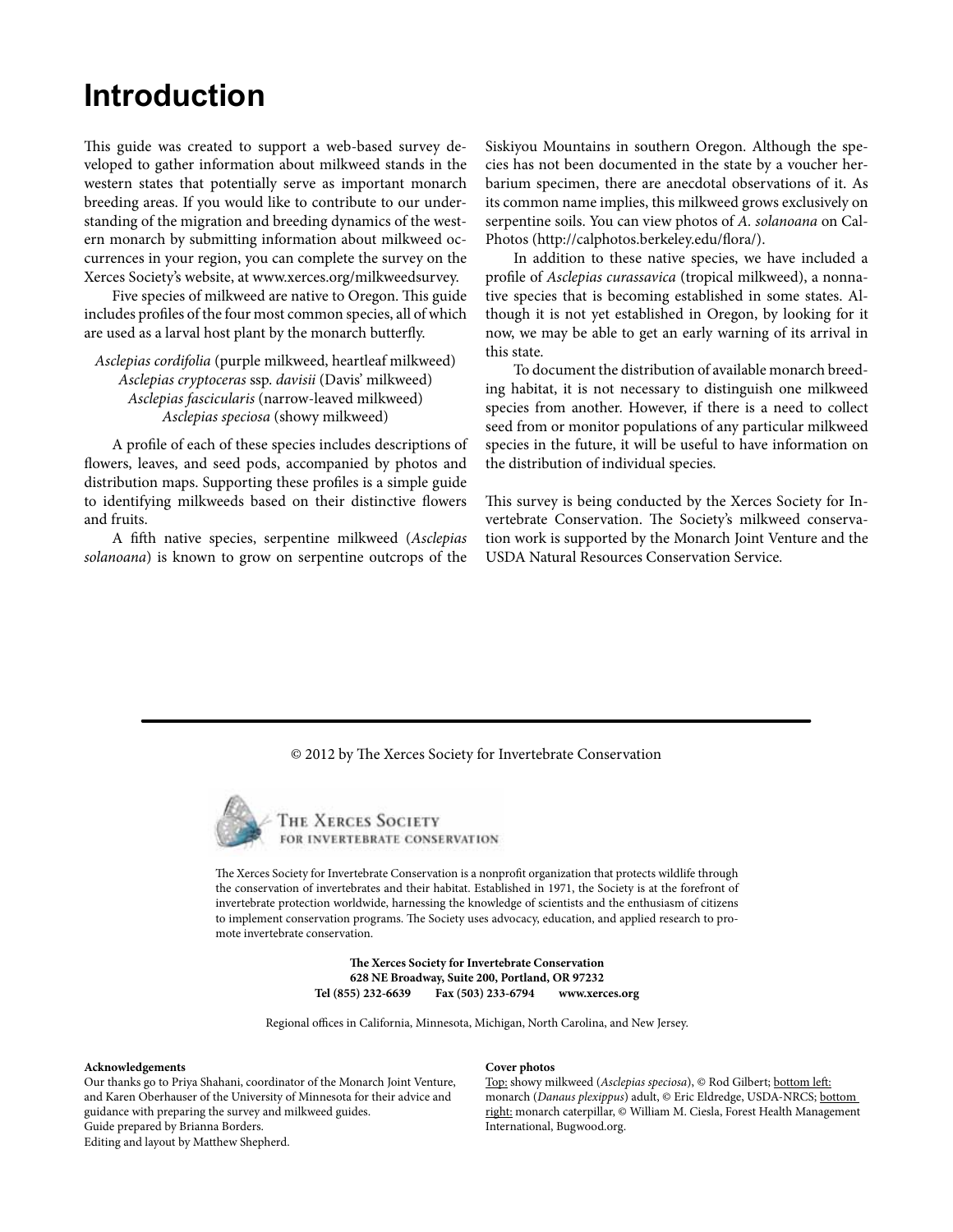## **Tips for Milkweed Identification**

Unless you are already familiar with the native milkweeds of your region, it's unlikely that you'll be able to identify different species if they are not flowering or bearing fruits. Milkweed flowers and fruits are very distinctive and can be easily recognized, allowing confident identification when they are present.

### **Flowers**

Milkweed flowers are arranged in clusters. Depending on the species, the stalk that bears the flowers can be either erect or drooping. The showy, upper part of each flower, called the **corona**, consists of five hoods, where nectar is stored. The shape of the hoods is variable between species. Five petals, which together are called a **corolla**, form the lower part of the flower and in most species, are bent backwards.

### **Fruits**

Milkweed fruits ("pods") are also very distinctive though they are variable in size and shape between species. When the fruits are mature, they split open lengthwise, releasing the seeds. Each seed is attached to fluffy hairs that aid in wind dispersal.

### **Milky sap**

Milkweeds are named for their milky, latex sap, which oozes from the stems and leaves when plants are injured. Milkweeds are not the only plants that have milky sap, but in combination with the unique flower shape, this can help to positively identify a milkweed plant. To check for the sap, tear off a small piece of leaf to see if it oozes from the torn area. Avoid any contact of the sap with your skin, eyes, or mouth.



**Pallid milkweed (***Asclepias cryptoceras* **ssp.** *cryptoceras***): The corona is purple and the corolla is pale green.**



**Narrow-leaved milkweed (***Asclepias fascicularis***): The corona is white and the corolla is pink.**



**Showy milkweed (***Asclepias speciosa***): This species' fruits have a woolly texture and sometimes have warty projections.**



**Narrow-leaved milkweed (***Asclepias fascicularis***): This species' fruits are hairless and have an elongated, tapered shape.**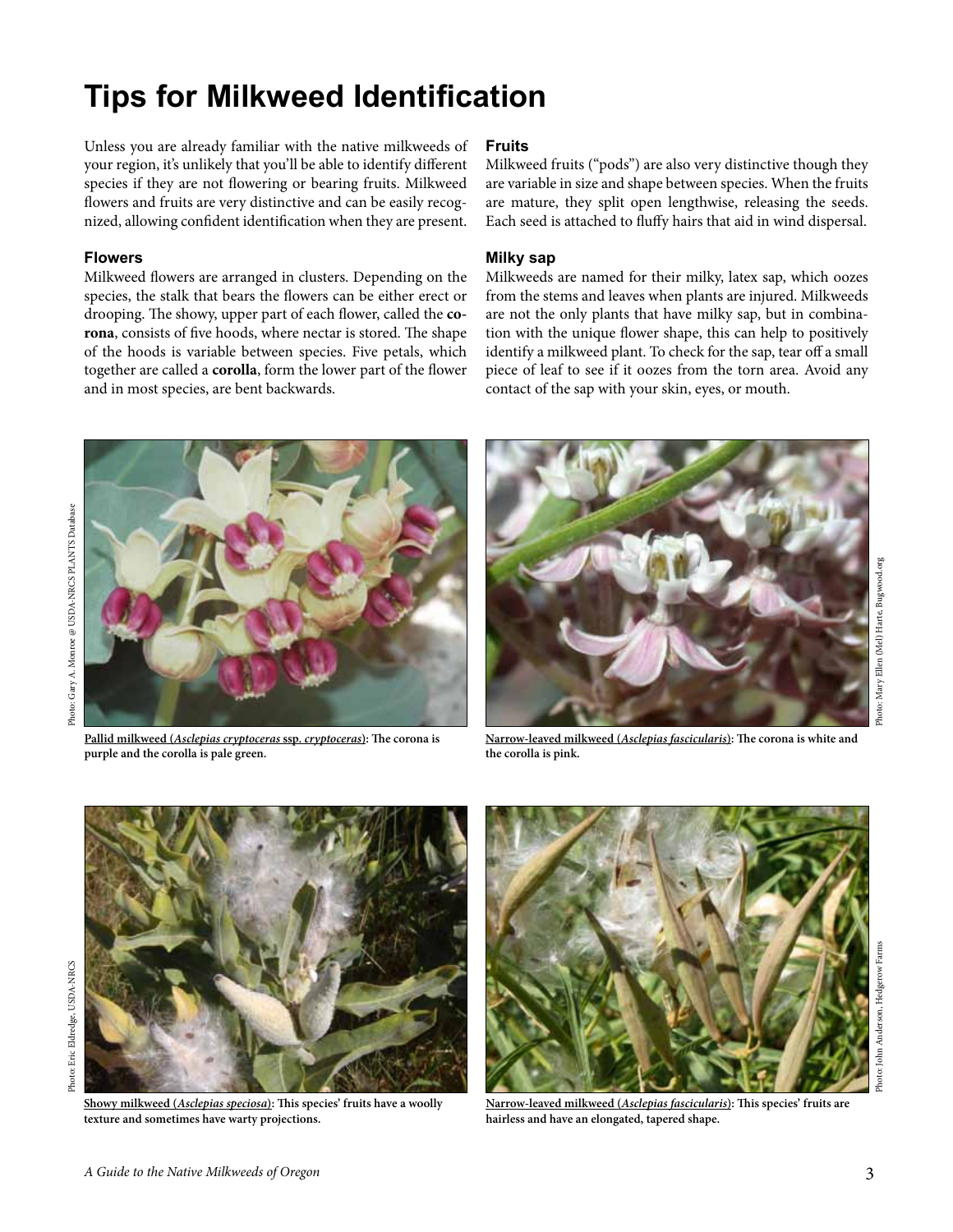# *Asclepias cordifolia*

### purple milkweed heartleaf milkweed

### **Distribution in Oregon**

Limited to south and southwest areas of the state.

### **Habitat description**

Dry, rocky slopes and hillsides, open woods.

**Flowering period**

May – June

### **Plant characteristics**

Growth form

- • Up to 2 feet (60 cm) tall Flowers
- Corona pink or white
- Corolla dark pink to dark purple

### Stems

Mostly hairless

Leaves

- $\bullet$  2 4 inches (5 10 cm) long
- Heart-shaped; wider at the base and tapering to the tip

Source: USDA-NRCS PLANTS Database

- Attached directly to the stem
- Opposite each other on the stem
- Mostly hairless
- Waxy coating gives them a frosted appearance

### Fruits

- $2 3$  inches  $(5 8$  cm) long
- Lance-shaped, tapering to a sharp point
- Smooth-textured
- **Hairless**







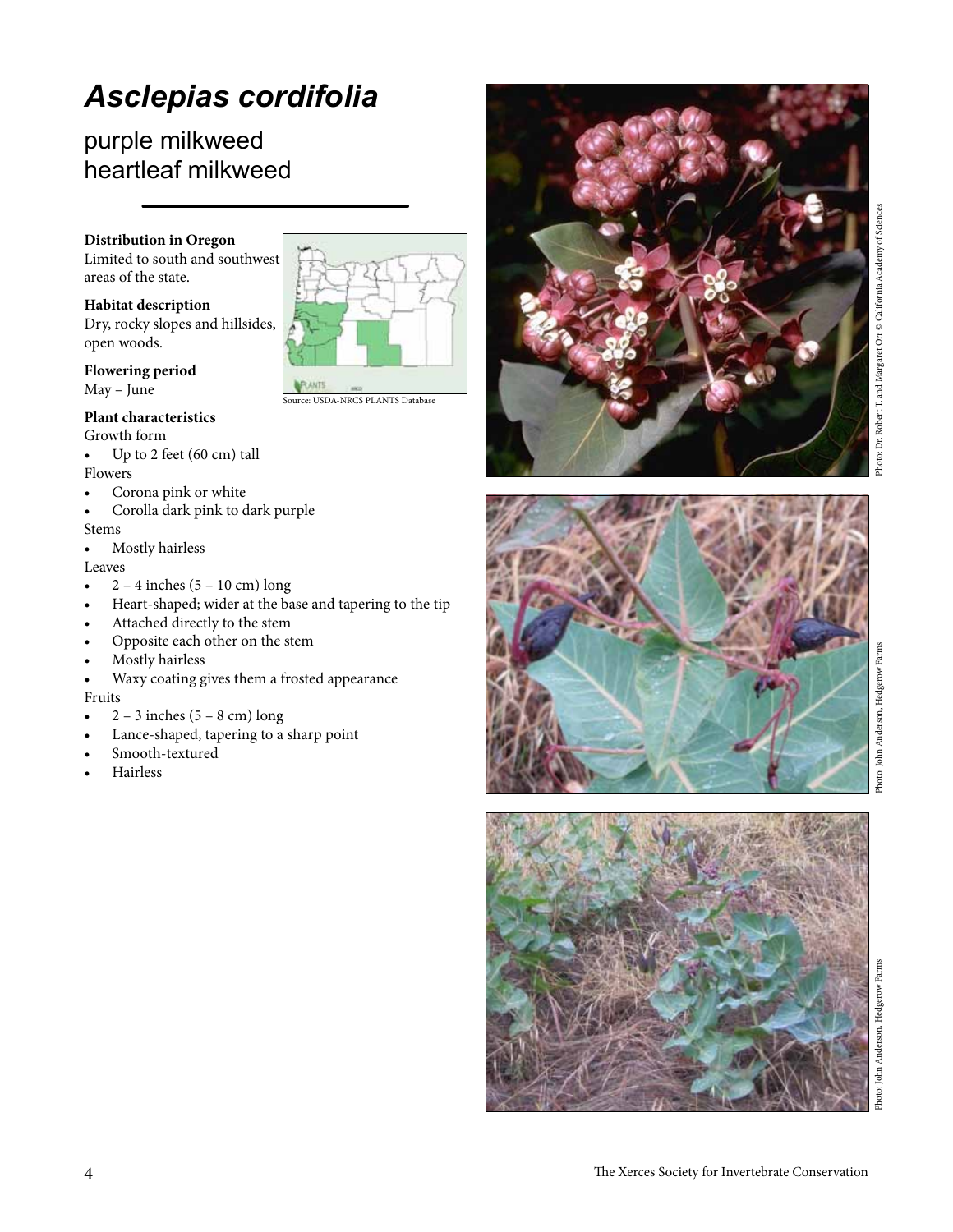### 5

*Asclepias cryptoceras* 

urce: USDA-NRCS PLANTS Database

### **Distribution in Oregon**

**ssp.** *davisii*

Davis' milkweed

Scattered in central and eastern areas of state.

### **Habitat description**

Sand, gravel, clay, or shale on slopes and hillsides.

**Flowering period**

### April – June

### **Plant characteristics**

Growth form

- Up to  $1$  foot (30 cm) tall
- Decumbent and low growing, rather than erect Flowers
- Corona purple
- Corolla pale green

#### Stems

- **Hairless**
- Waxy coating gives stems a frosted appearance Leaves
- $1.5 3$  inches  $(4 8$  cm) long
- Nearly as wide as long
- Opposite each other on the stem
- **Hairless**
- Waxy coating gives them a frosted appearance Fruits
- $1.5 3$  inches  $(4 8$  cm) long

*A Guide to the Native Milkweeds of Oregon*

- Oval-shaped
- Smooth-textured
- **Hairless**

### **Note about the photos**

There are two subspecies of *A* . *cryptoceras* in North America, ssp. *cryptoceras* and ssp. *davisii*. Only the latter is recorded in Oregon. However, the photos on this page show ssp. *cryptoc eras*. The most apparent difference between the two subspe cies is in the length and shape of the hoods, but the distinctive color combination of corolla and corona mean that neither subspecies can be confused with other milkweeds in the field.









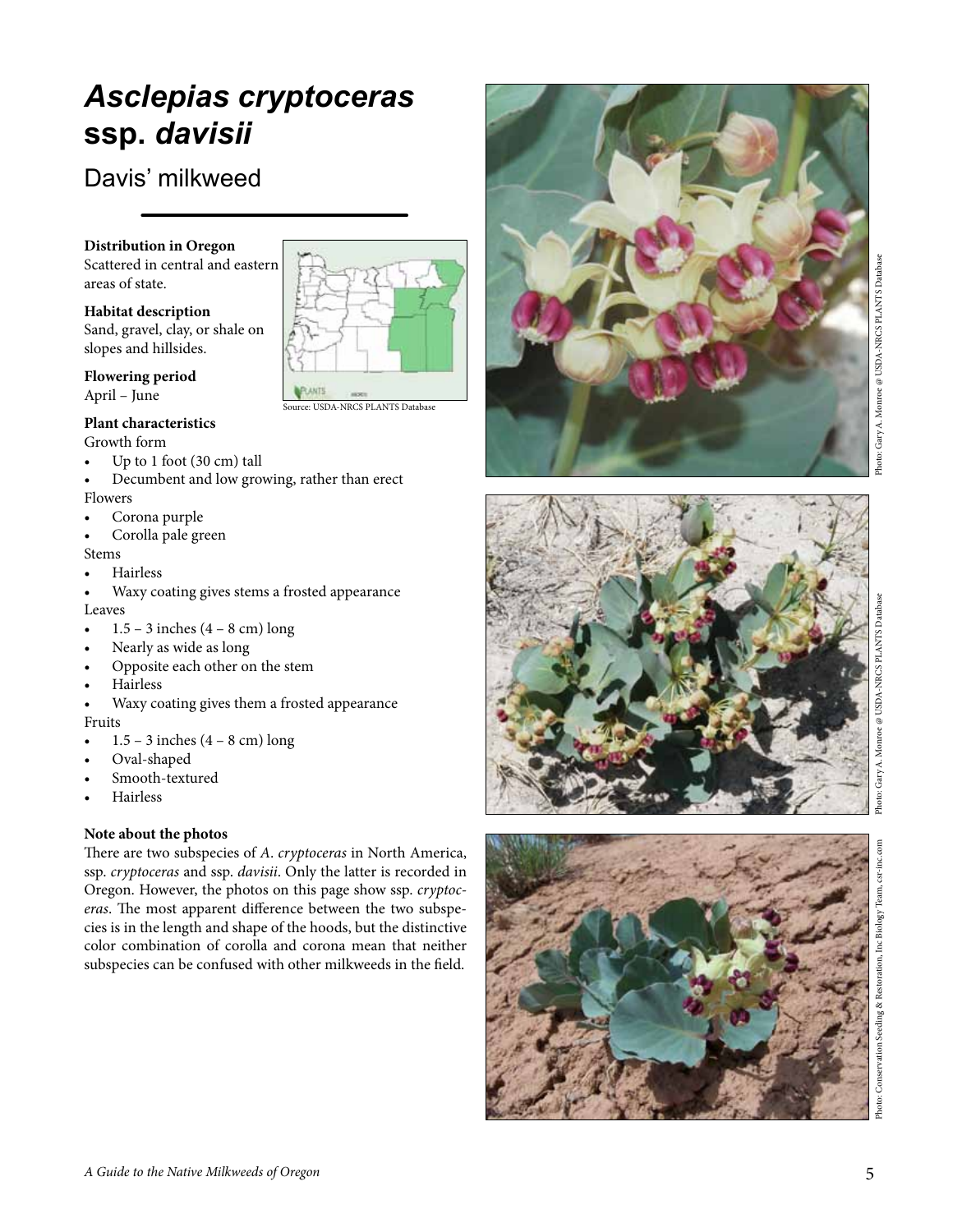# *Asclepias fascicularis*

### narrow-leaved milkweed

### **Distribution in Oregon**

Scattered across much of state.

### **Habitat description**

Dry to moist soil in meadows, fields, roadsides, open woods, and along waterways.

### **Flowering period** June – September

### **Plant characteristics**

Growth form

- • Up to 3 feet (90 cm) tall Flowers
- • Corona white
- Corolla pink

### Leaves

- $2 5$  inches  $(5 12$  cm) long
- Narrow
- Numerous
- Opposite each other on the stem or in a whorled pattern around the stem

#### Fruits

- $2 4$  inches  $(5 10$  cm) long
- Narrow
- Smooth-textured
- **Hairless**



Source: USDA-NRCS PLANTS Database







Eric Eldredge, USDA-NRCS Photo: Eric Eldredge, USDA-NRCS Photo:

6 The Xerces Society for Invertebrate Conservation

Photo: John Anderson, Hedgerow Farms Photo: John Anderson, Hedgerow Farms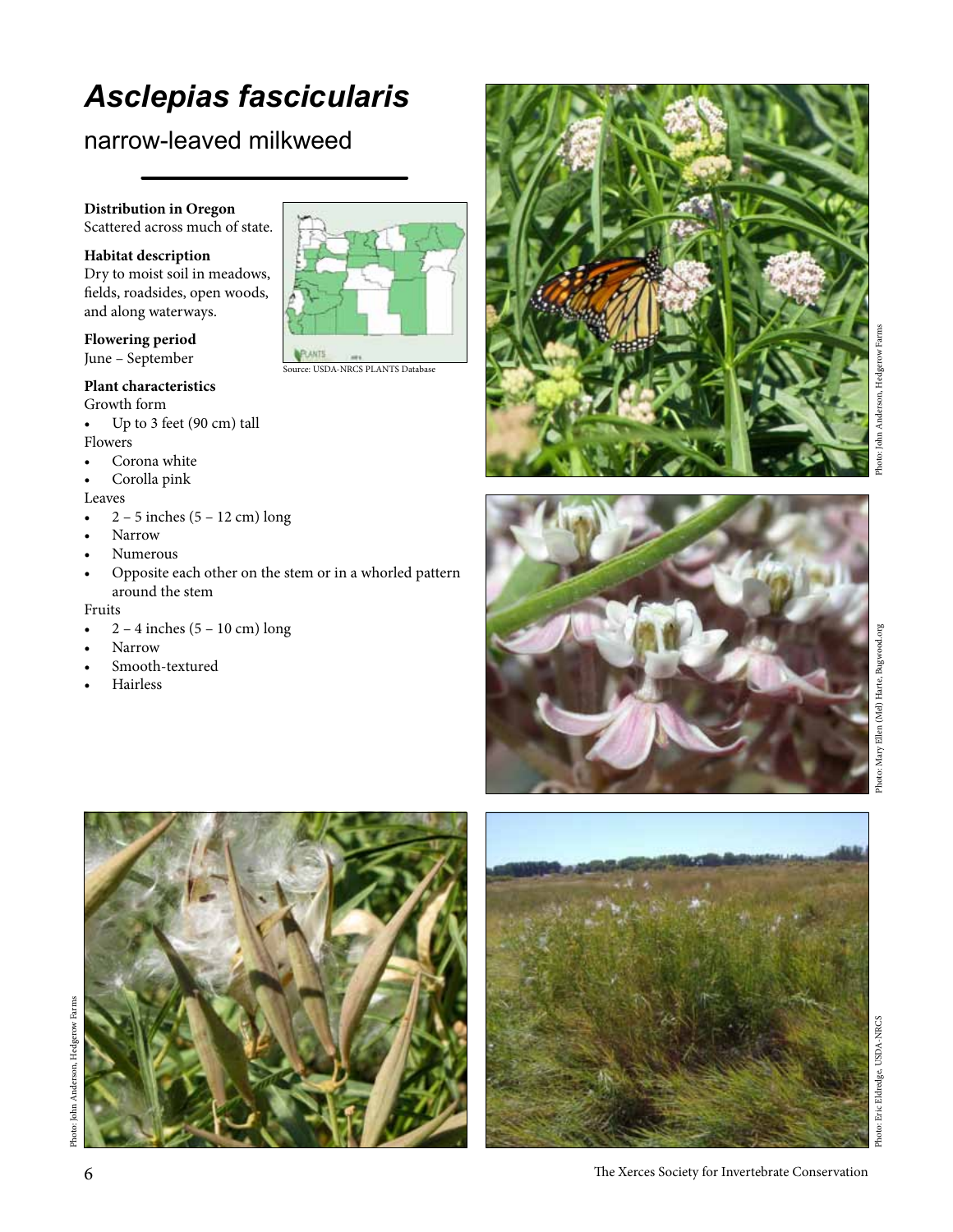# *Asclepias speciosa*

### showy milkweed

### **Distribution in Oregon**

Widespread; found in most of state.

### **Habitat description**

Dry to moist soil in meadows, fields, roadsides, open woods, and along waterways.



#### **Flowering period** June – August

**Plant characteristics**

### Growth form

- Up to 4 feet  $(120 \text{ cm})$  tall
- Stout and erect
- Sometimes grows in stands of several hundred plants Flowers
- • Corona pink or white
- Corolla pink
- Hoods of corona very elongated; form 5-pointed star Stems
- Covered in soft hairs, often matted Leaves
- $3 7$  inches  $(8 18$  cm) long
- Broad  $(1.5 3$  inches  $[4 8$  cm])
- Opposite each other on the stem
- Covered in soft hairs, often matted Fruits
- $2 3$  inches  $(5 8$  cm) long
- Covered in dense, woolly hairs
- Some have warty projections











Photo: Brianna Borders, The Xerces Society for Invertebrate Conservation Photo: Brianna Borders, The Xerces Society for Invertebrate Conservation

*A Guide to the Native Milkweeds of Oregon*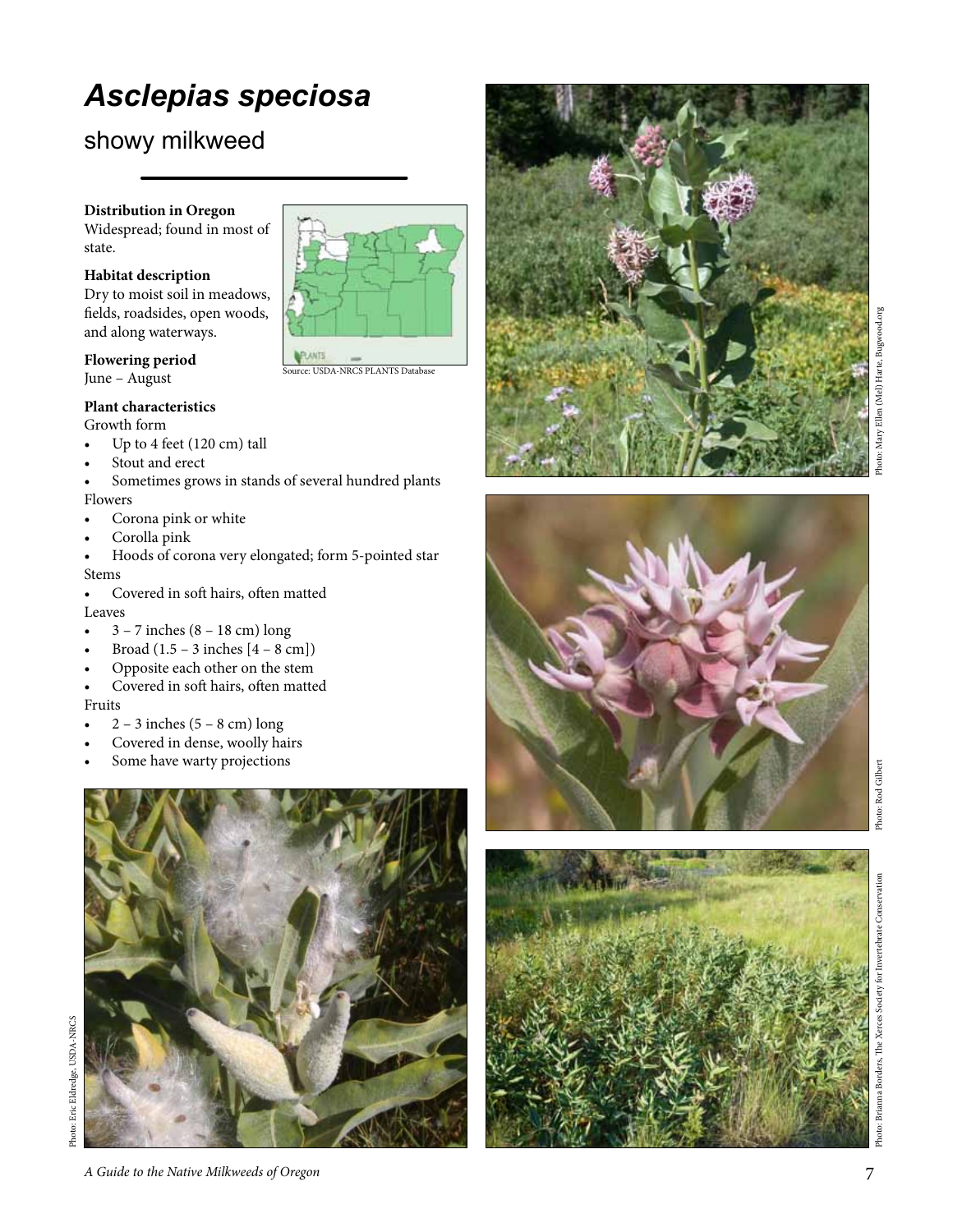# **Milkweed Distribution in Oregon**